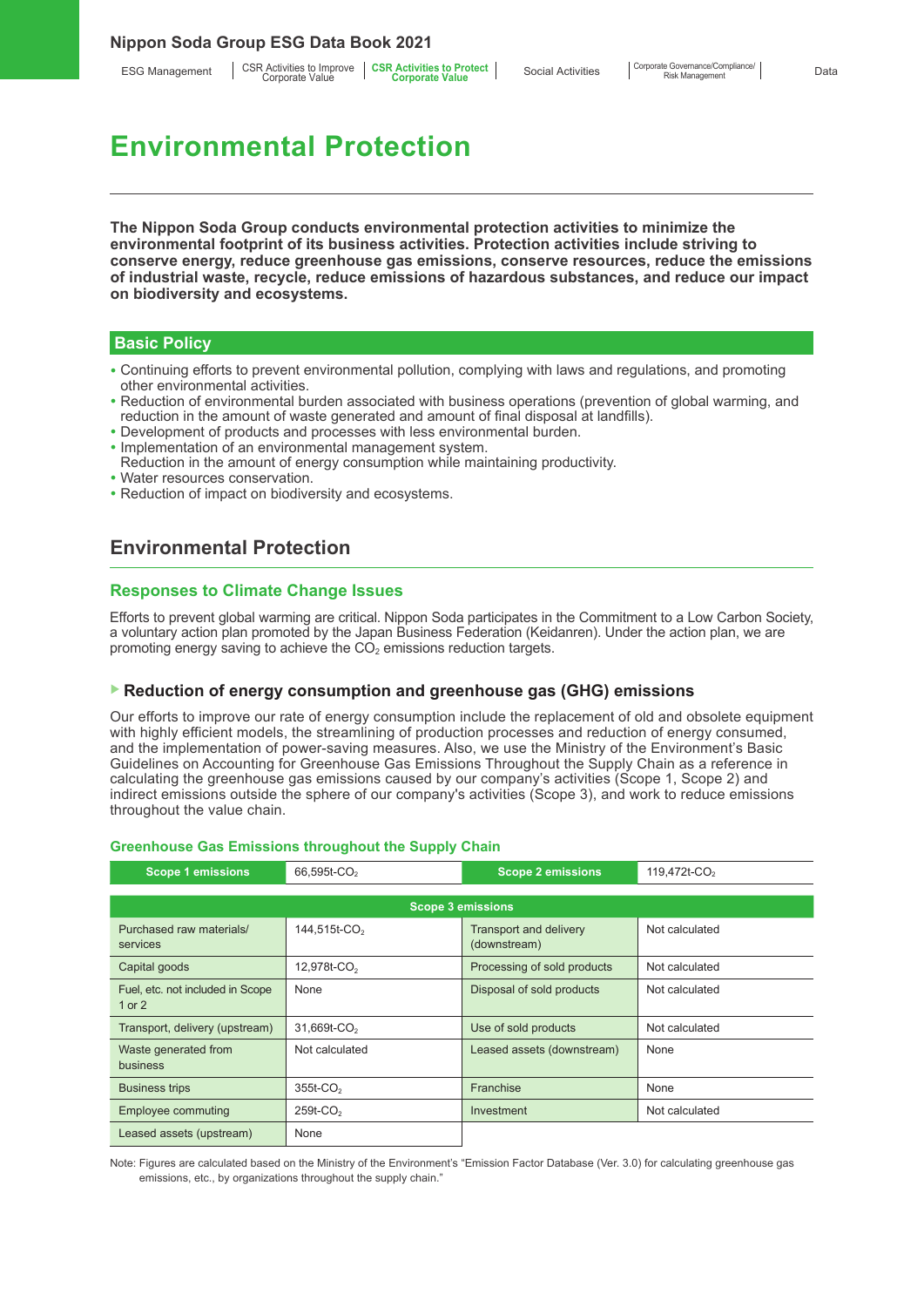# **Environmental Protection**

#### ▶ **Use of renewable energy**

The Nihongi Plant draws its industrial water from a river for its production and uses the excess water to generate electricity by using the difference in elevation when returning water to the river. Since the establishment of the hydroelectric facility in 1940, generated electricity has been effectively used for production activities at the plant. We will continue to carefully maintain the power station for the continued generation of renewable energy.



From the hydroelectric power station to the water tank Small hydropower facilities of the Nihongi Plant



#### ▶ **Promotion of energy saving by the Logistics Department**

As a specified consigner designated under the Act on the Rational Use of Energy (Energy Saving Act), Nippon Soda submits a periodic report and a medium- to long-term plan to the Ministry of Economy, Trade and Industry and implements measures to reduce its energy consumption rate.

Nippon Soda has been making efforts to improve logistics efficiency and reduce environmental burden through measures such as modal shifts in transportation, reducing the frequency of trips by using larger transport containers, and adjusting distribution routes. For our modal shift efforts, we were certified in 2013 as an "Eco Rail Mark" company.



#### **Effective Use of Resources and Reduction of Industrial Waste**

We participate in the Voluntary Action Plan on the Environment promoted by the Japan Business Federation (Keidanren). Under the action plan, we promote industrial waste reduction to achieve the target amount of reduction in the final disposal of industrial waste at landfill.

### ▶ **Proper management of industrial waste and reduction of the final disposal of industrial waste at landfill**

As one of our efforts to help build a recycling-based society, Nippon Soda reduces the amount of industrial waste emissions from a long-term perspective and, at the same time, promotes the recycling of industrial waste items and implements other measures to reduce the final disposal amount of industrial waste at landfill.

#### ▶ **Zero emissions**

Nippon Soda has achieved zero emissions\* for 10 consecutive years.

\* When the ratio of the amount of final disposal of industrial waste at landfill compared to the amount transported to the industrial waste disposal facility is small. Emissions are defined as "Zero emissions" when the ratio of landfill waste is 2% or less.

#### ▶ **PCB waste**

Each Nippon Soda site properly stores and manages condensers, transformers, mercury lamp ballasts, and other items at each business site and disposes of them appropriately one by one in accordance with the Act on Special Measures concerning Promotion of Proper Treatment of PCB (polychlorinated biphenyl) Wastes, which was revised in 2016.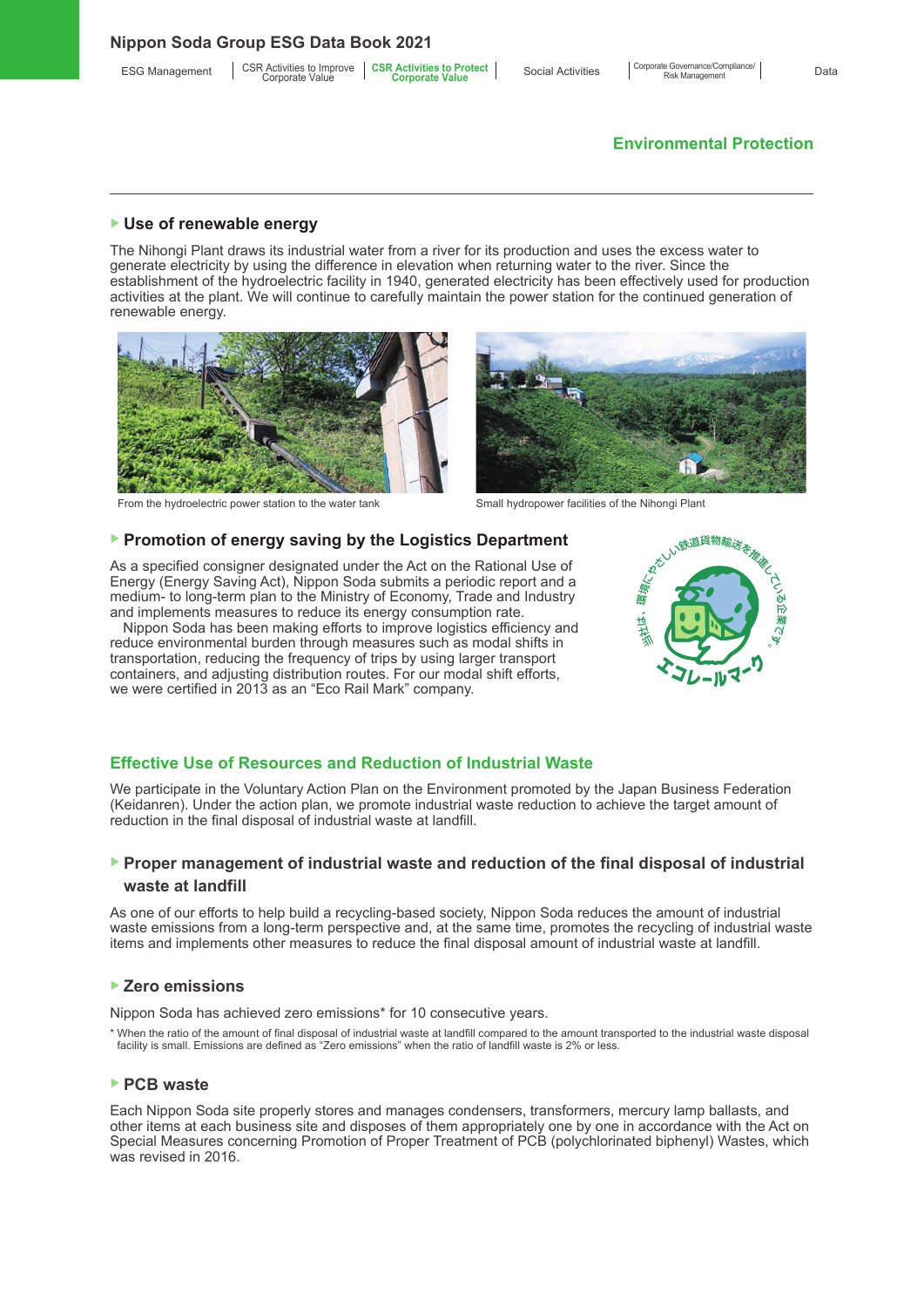# **Environmental Protection**

#### **Atmosphere and Water Quality Conservation**

Nippon Soda implements various measures to conserve the atmosphere and water quality, including measures to reduce releases of chemical substances specified by the PRTR System and to reduce toxic substance emissions to water, in accordance with the Air Pollution Control Act, the Water Pollution Prevention Act, and the latest regulatory trends.

#### ▶ Reduction of chemical substances specified by the Law for PRTR and Promotion of **Chemical Management (PRTR System)**

We are making efforts to reduce emissions of Class I Designated Chemical Substances specified by the PRTR System, one of two sections contained in the Law for PRTR and Promotion of Chemical Management.

#### ▶ Reduction of emissions of harmful substances into the atmosphere

Twelve chemicals among those categorized as priority substances under the Air Pollution Control Act are designated as voluntarily controlled chemical substances by the Japan Chemical Industry Association (JCIA). Of the twelve chemicals, our Company currently deals with the following six substances: chloroform, dichloromethane, 1,2-dichloroethane, ethylene oxide, 1,3-butadiene and benzene. We are implementing measures to reduce the emissions of these six substances.

#### ▶ **Reduction of air pollutant emissions**

Nippon Soda promotes the reduction of emissions of sulfur oxide (SOx), nitrogen oxide (NOx), and soot and dust. Emissions of these substances from stationary sources are controlled under the Air Pollution Control Act.

#### ▶ **Actions to conform to the Fluorocarbons Emission Control Act**

To comply with the Fluorocarbons Emission Control Act, we implement periodic inspections by those with expertise, simplified inspections by the Inspection Manager, measures to prevent fluorocarbon emissions, and other required activities at one worksite at a time.

#### ▶ **Reduction of harmful substance emissions into rivers and other bodies of water**

Nippon Soda has made its voluntary standards stricter than the national regulatory values and the standard values agreed with local municipalities. Based on these strict values, we manage water quality through the monitoring of pollutants and purification at the wastewater treatment plant.

#### **Preservation of Biodiversity**

Nippon Soda has been taking measures to reduce the environmental burden, use water resources effectively, and prevent pollution of air, water, and soil, mainly in areas where its production sites are located. In recent years, we have added conservation of biodiversity as a priority issue and have been carrying out viable activities at each of our worksites.

#### ▶ Breeding of killifish originating from the Sakawa river system (Odawara Research **Center)**

Odawara City, Kanagawa Prefecture, has been promoting protection activities for killifish, which are listed as an Endangered Species Category II by the Ministry of the Environment. In 1999, we conducted the "Medaka-no Otosan Okasan Sato-oya Seido" ("Killifish Fosterparent Program"), which involves working to protect their habitat and





Breeding of killifish originating from the Sakawa river system

helping to pass their genes down to the next generation.

#### ▶ **Supporting the protection of himekomatsu (Japanese white pine) a critically endangered species (Chiba Plant)**

Since taking over the project in 2016, Chiba Plant is continuing with the "Himekomatsu Supporter" project to protect himekomatsu, an endangered tree species in Chiba **Prefecture** 





November 2016 May 2021